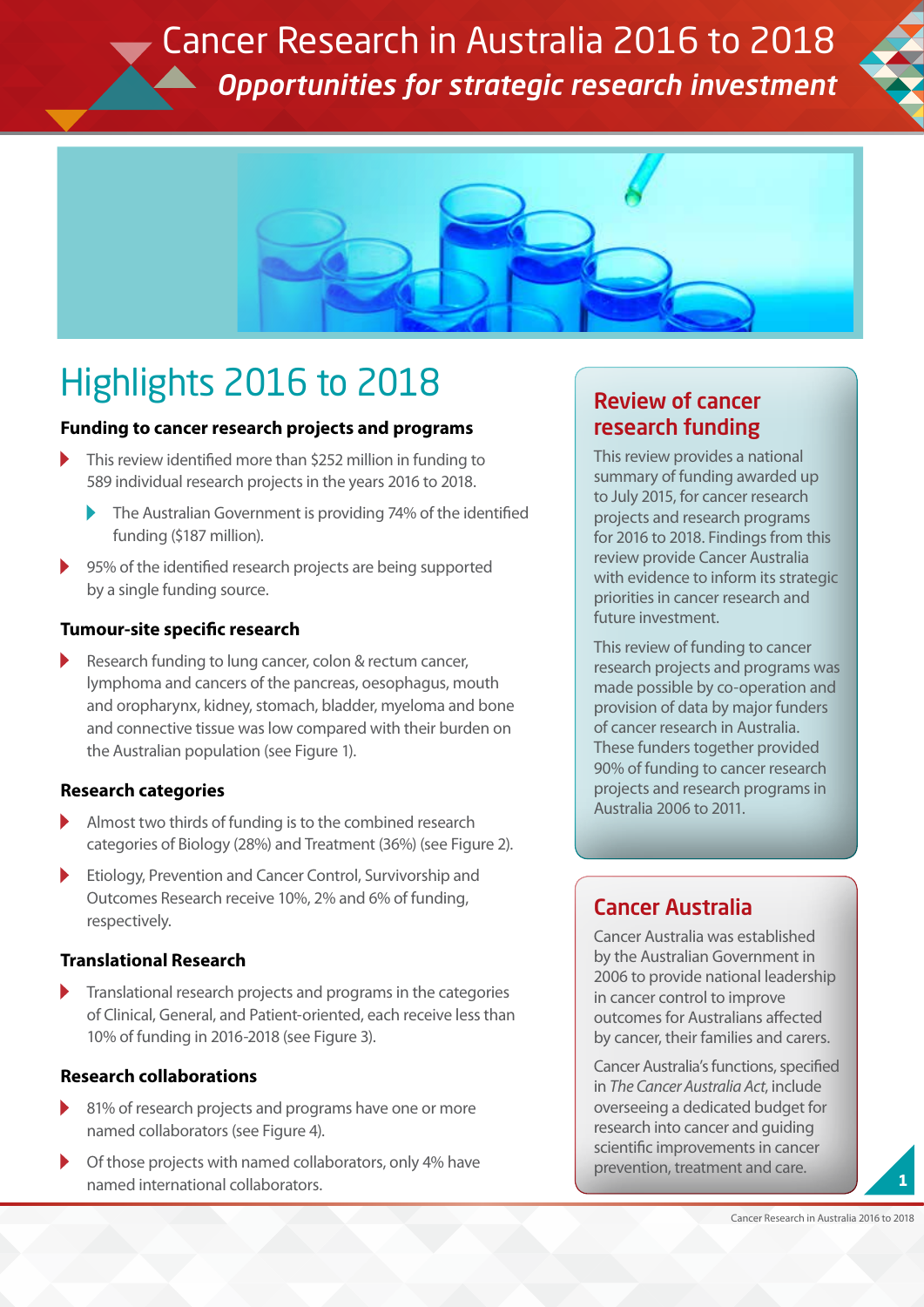

## **Research funding compared with burden of disease**

The funding to research projects and programs investigating specific tumour sites does not always correlate well with the burden of disease (DALYs).



**Figure 1.** Funding to specific tumour sites 2016-2018 versus burden of disease (DALYs)

# **Funding to cancer research categories - Common Scientific Outline**<br>In proportional terms Etiology, Prevention, and Cancer Control, Survivorship and Outcomes Research receive

5 In proportional terms Etiology, Prevention, and Cancer Control, Survivorship and Outcomes Research receive **28% 10%** the lowest levels of funding.

**4% 6%**



**44% Figure 2.** The national pattern of cancer research funding in 2016 to 2018

## The Common Scientific Outline (CSO)

The CSO is an international classification system specific to cancer research. The CSO system uses easily applied terminology to describe and classify research by where it best fits into the cancer research continuum. Each cancer research project and program with funding allocated in 2016-2018 was classified to the CSO category that best reflected the primary focus of the research being undertaken.

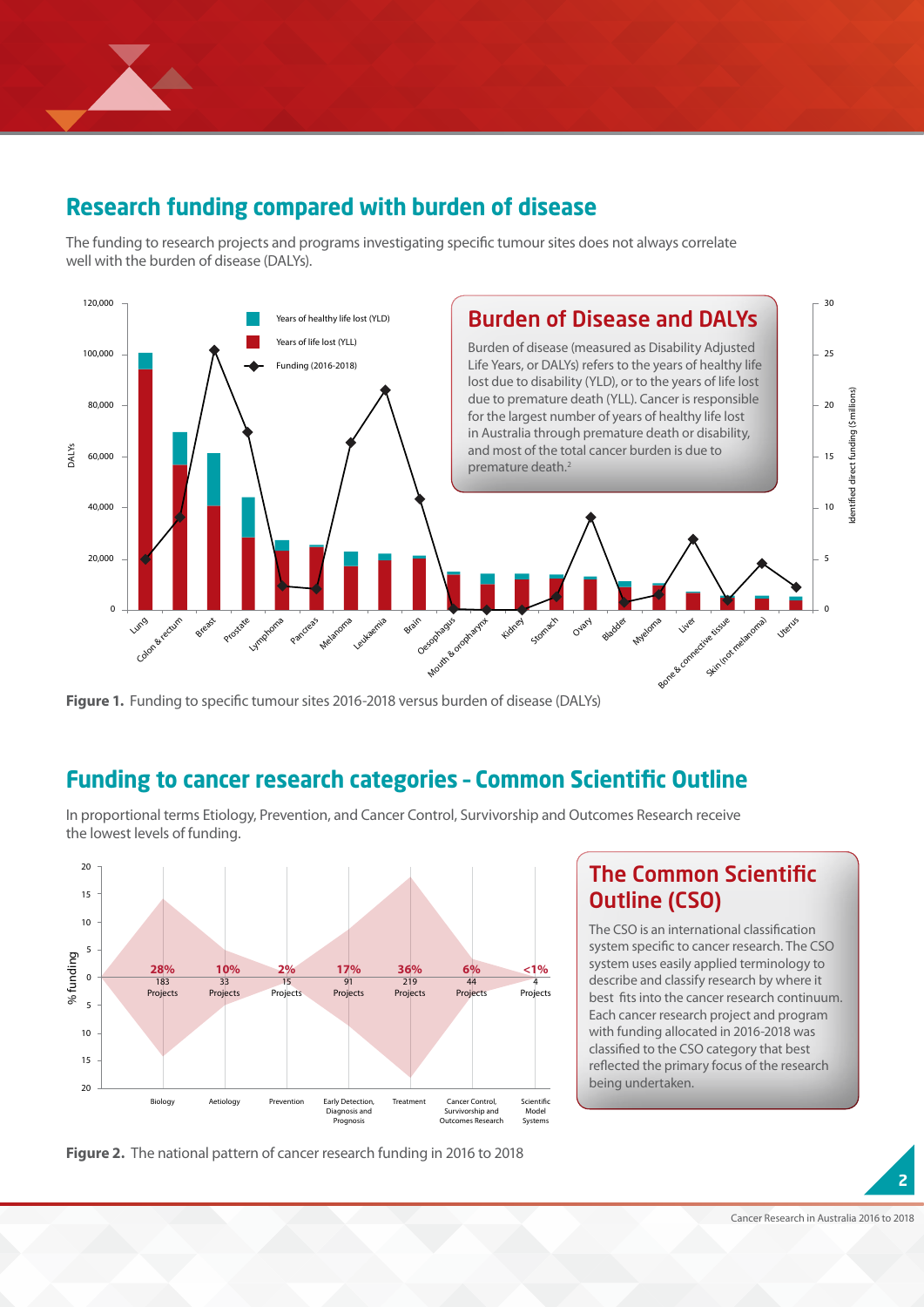## **Funding to cancer research categories – translational research**  20

The five Translational Research Categories identified by the International Cancer Research Partnership include:<br>
• Not Translational – basic research;<br>
• Translational/Farly – the translational process that follows fundame

 $\sum_{i=1}^n$  $\overline{\mathbb{R}}$ 

Translational Research Categories<br>*Not Translational –* basic research;

 $\overrightarrow{A}$ 

 $\sum_{i=1}^N$ 

- *Translational/Early* the translational process that follows fundamental discovery and precedes definitive, late-stage trials; **28% 10% 2%**
- Translational/Clinical research at the clinical application end of the translational spectrum;
- *Translational/General* research where difficulty in separating early and late translation/clinical research;
- *Translational/Patient-oriented* research focussed on needs in the area of patient care and survivorship.

Research projects and programs in the Clinical, General, and Patient-oriented categories of translational cancer research each receive less than 10% of funding. Re<br>re **1** receive less than 10% of funding.  $\overline{1}$ 



## **Translational** Research Codes

The National Cancer Institute has developed a set of translational research classifications across the research spectrum. The International Cancer Research Partnership has used these definitions to inform development of a Translational Research coding scheme which identifies translational elements within specific CSO subcategories<sup>3</sup>. Five translational categories have been identified.

 $\frac{X}{2}$ 

 $X$ 

Identified direct funding (\$millions)

**Figure 3.** Percentage of funding to cancer research projects and programs classified by translation categories

## **Research collaborations**

In 2016 to 2018, 81% of projects have one or more named collaborators.



## Research Collaborations

For the review of research funding, funders provided details of collaboration for each cancer research project. Collaborators included in this review were defined as all named chief investigators except for the primary investigator. An absence of a named collaborator did not necessarily equate with a lack of collaboration in the conduct of the research.

Figure 4. Percentage of cancer research projects classified by number of collaborators

**3**